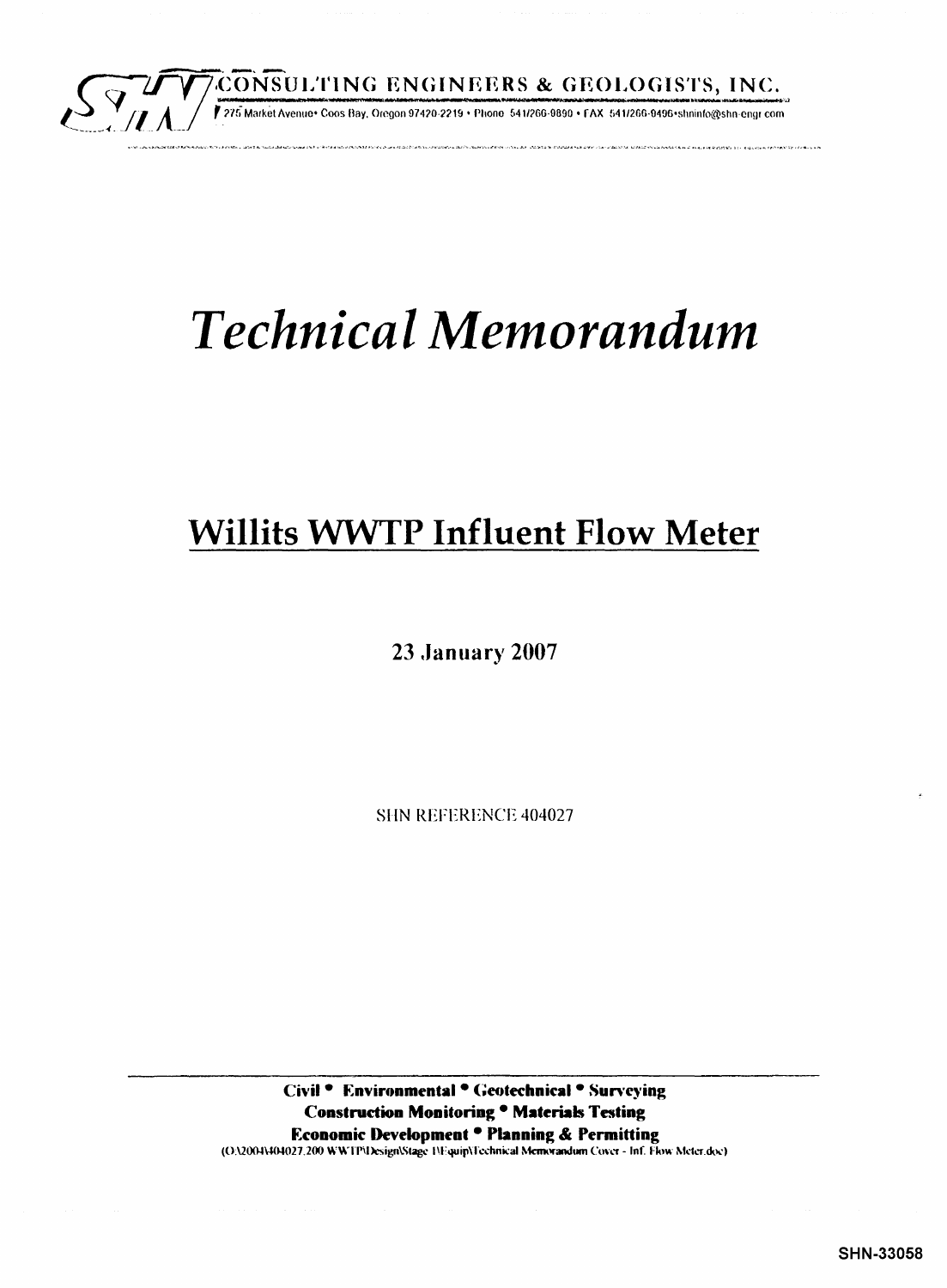

# **Technical Memorandum**

| Reference: | 404027                                  |
|------------|-----------------------------------------|
| Date:      | January 22, 2007                        |
| To:        | City of Willits                         |
| Copy to:   | <b>Brooktrails Township</b>             |
| From:      |                                         |
| Subject:   | <b>Willits WWTP Influent Flow Meter</b> |

The purpose of this memorandum is to examine flow metering technologies appropriate for measuring influent flows at the City of Willits new Wastewater Treatment Facility and at the Brooktrails Community Service District's discharge into the City's wastewater collection system. The selected metering system would be installed, in part, to provide an equitable basis for allocating wastewater treatment costs in accordance with the City/Brooktrails agreement.

# **BACKGROUND**

#### **Sewage Flows**

The City of Willits Wastewater Treatment Plant collects sewage from two main areas - the City of Willits proper and the adjacent township of Brooktrails. Brooktrails is a community of singlefamily dwelling units with a current population of about 3,500 persons. The City of Willits has a current year-round population of about 5,500 persons. Both communities own and operate their own sewage collection systems independent of each other. The City of Willits owns and operates the wastewater treatment facility serving both communities.

The collection systems for each community can be characterized as old, having been predominantly constructed some  $40 +$  years ago. Due to their age, the original construction methods, and the materials of construction, both systems can experience significant infiltration and inflow (I/I). Within the past ten years, the City has invested approximately \$6 million to rehabilitate portions of their sewer system and reduce the amount of I/I impacting the system. Infiltration and inflow remains a problem for the City and it is believed that the Brooktrails' system also has similar wet weather flow problems.

During peak day wet weather flow (PDF) events, the combined City and Brooktrails flow has been estimated to exceed 9 MGD (estimated from surcharge pond levels). This flow compares to an average dry weather flow (ADWF) rate at the plant of approximately 1.10 MGD. Based on EPA criteria and comparison to flows experienced at similar sized systems in northern California, the l/l flows impacting the combined wastewater system can be considered excessive.

> Civil • Environmental • Geotechnical • Surveying **Construction Monitoring . Materials Testing** Economic Development . Planning & Permitting (O.\2004\404027.200 WWTP\Design\Stage 1\Equip\TECH MEMO skd-Influent Flow Meter.doc)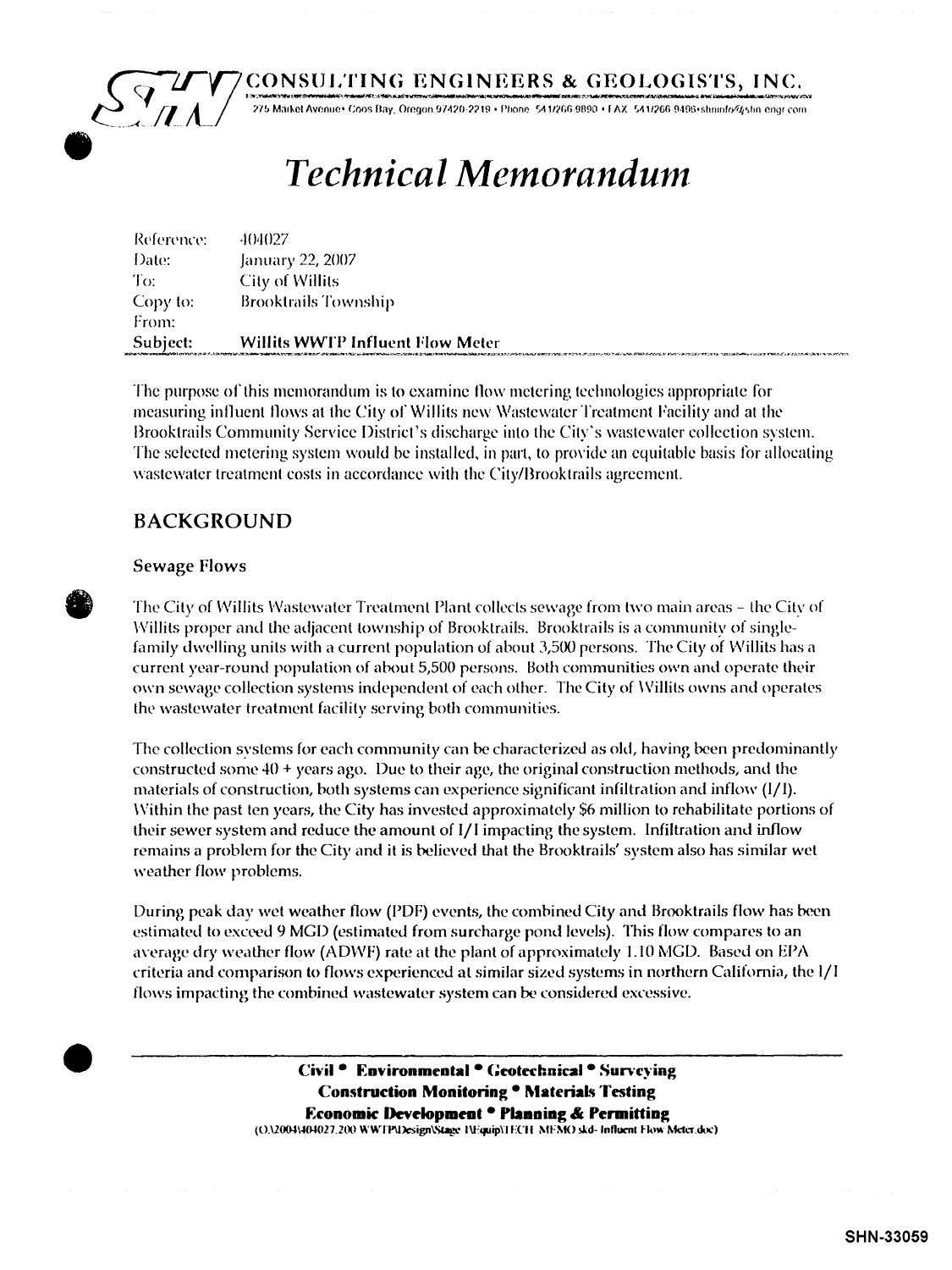Subject: Willits WWTP Influent Flow Meter January 22. 2007 • Page 2 or 12

The following Table summarizes the design flows for the project and is taken from the May 2004 SHN Preliminary Engineering Report for the Willits Wastewater Treatment Facilities Upgrade (Table 18). These flows provide the basis for sizing the flow metering equipment at the wastewater treatment facility. The minimum flow experienced at the plant, based on diurnal trends, is estimated at 150 gallons per minute.

| <b>Table 1</b><br><b>City of Willits WWTF</b><br><b>Summary of Projected 2025 Design Flows</b> |      |  |  |  |  |  |  |
|------------------------------------------------------------------------------------------------|------|--|--|--|--|--|--|
|                                                                                                |      |  |  |  |  |  |  |
| <b>Base Sanitary Flow</b>                                                                      | 0.93 |  |  |  |  |  |  |
| Base I/I Flow                                                                                  | 0.25 |  |  |  |  |  |  |
| 1.18<br><b>Average Dry Weather Flow (ADWF)</b>                                                 |      |  |  |  |  |  |  |
| <b>Average Wet Weather Flow (AWWF)</b><br>2.44                                                 |      |  |  |  |  |  |  |
| <b>Average Annual Daily Flow (AAF)</b><br>1.81                                                 |      |  |  |  |  |  |  |
| Maximum Month Dry Weather Flow (MMDWF)<br>2.24                                                 |      |  |  |  |  |  |  |
| Maximum Month Wet Weather Flow (MMWWF)<br>4.62                                                 |      |  |  |  |  |  |  |
| Peak Day Flow (PDAF-5)<br>9.59                                                                 |      |  |  |  |  |  |  |
| Peak Instantaneous Flow (PIF)<br>14.25                                                         |      |  |  |  |  |  |  |

#### Existing Flow Metering Equipment

**•** 

•

The City of Willits measures the rate of sewer flow at the treatment plant while Brooktrails measures flow at the last manhole in their system. Each system is briefly described below.

The Brooktrails sewer flow is measured by a 12-inch Palmer-Bowlus Flume and a Sigma Ultrasonic Level Sensor. This equipment, located in a manhole and curbside cabinet on Mill Creek Drive (See Figures 1 and 2), measures the flow rate and totalizes the flow collected from the tributary sewer system. The existing Palmer-Bowlus flume is, however, only accurate for flows up to about SOD gpm  $(1.11 \text{ cfs or } 0.72 \text{ MGD})$  due to its small size.

The City's influent flow meter consists of an inverted PVC siphon fitted with a clamp-on ultrasonic flow meter and indicator (see Figures 3 - 6 and Appendix A). Due to the type and configuration of the metering device, maintenance of this system is very difficult and consequently, the accuracy of the City's flow meter is questionahle\_

SHN-33060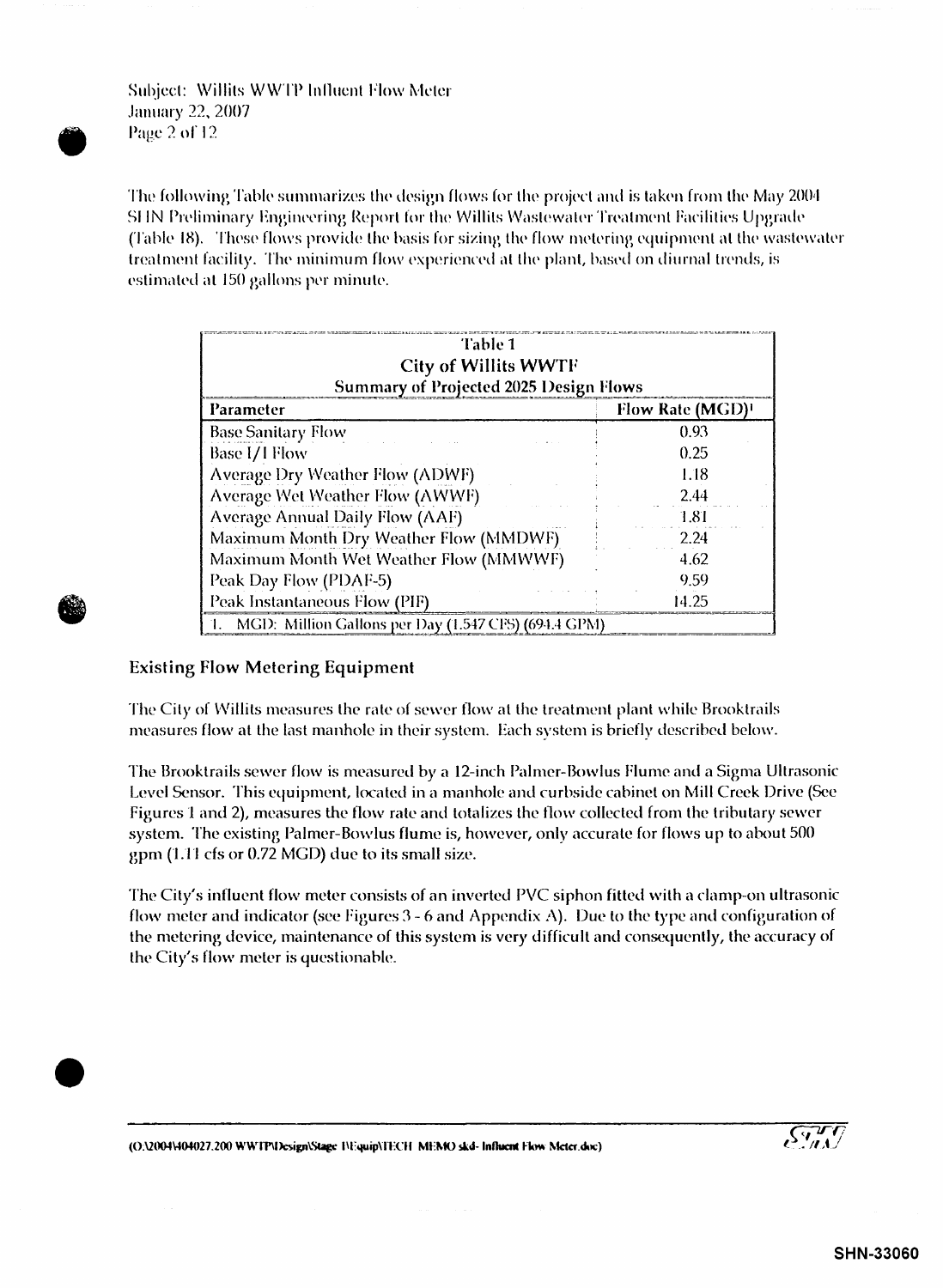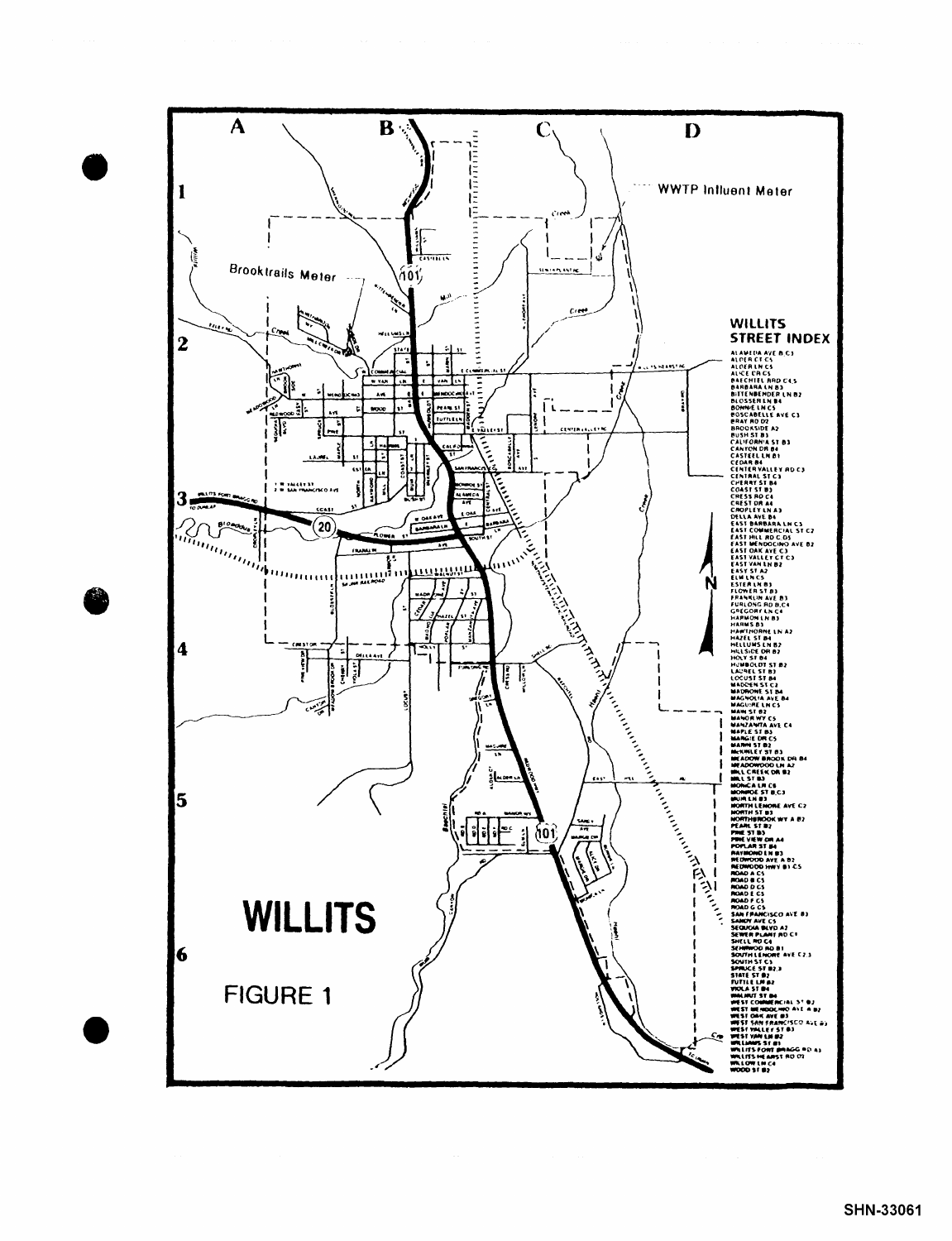

# FIGURE 2 - Brooktrails Effluent Flow Meter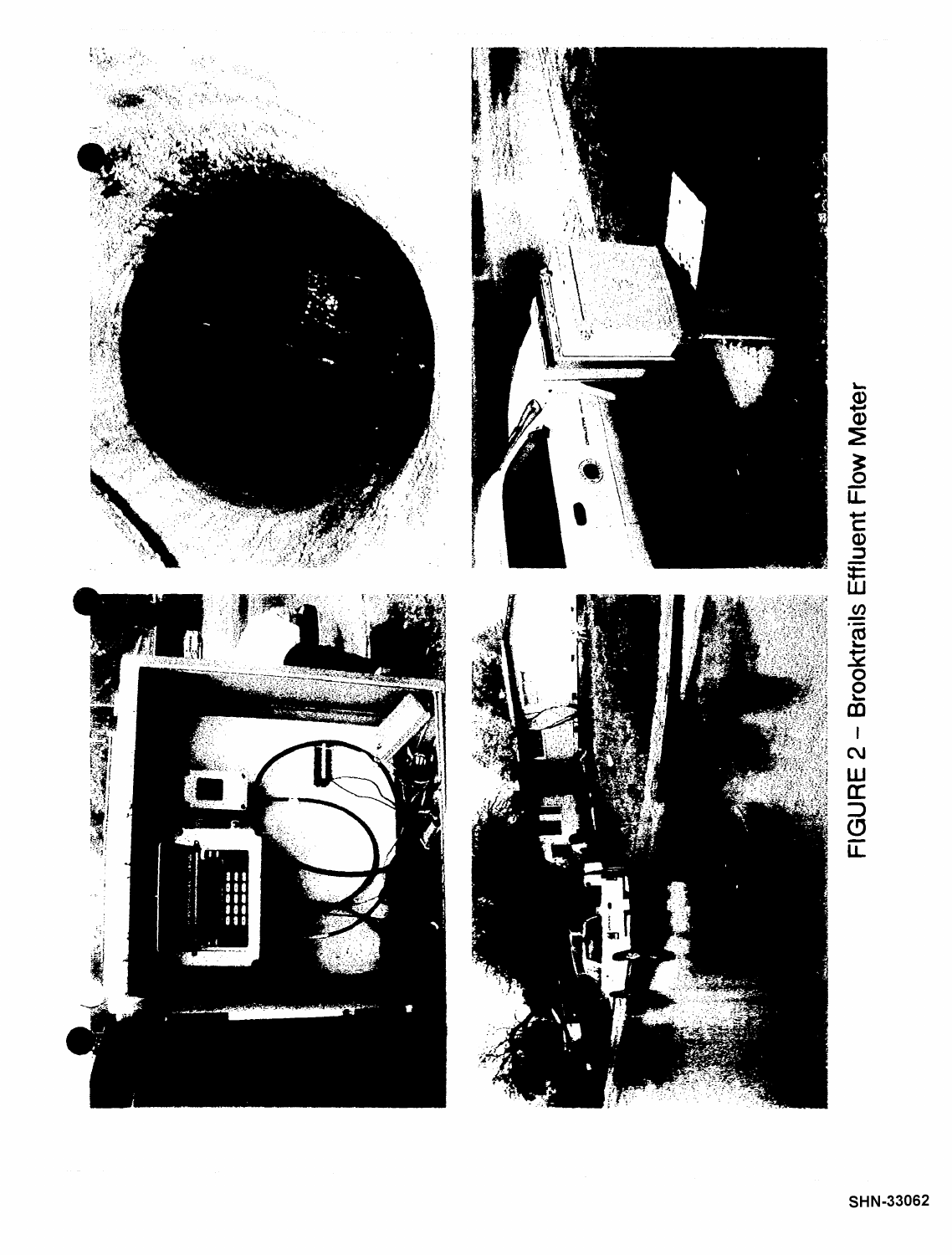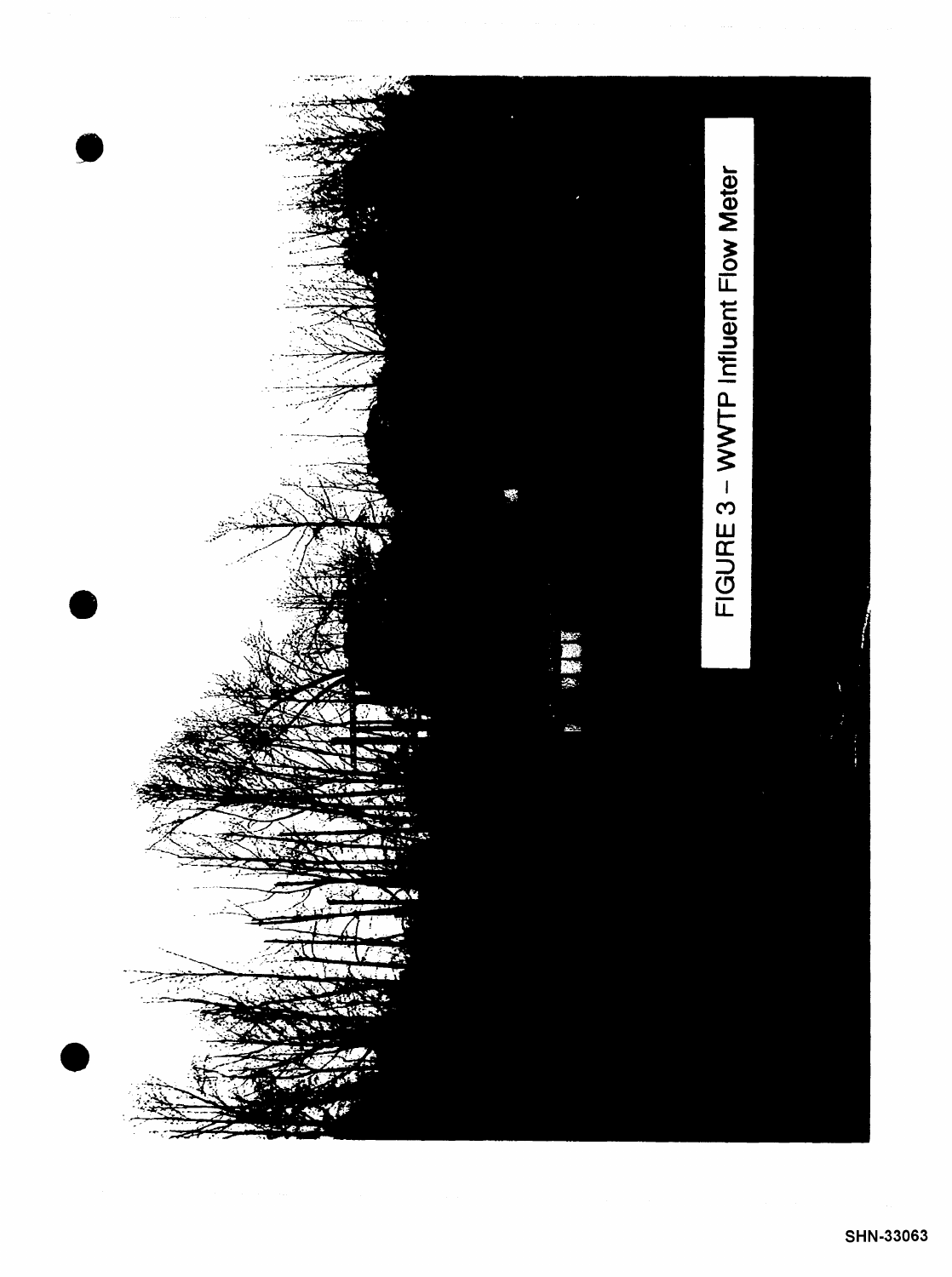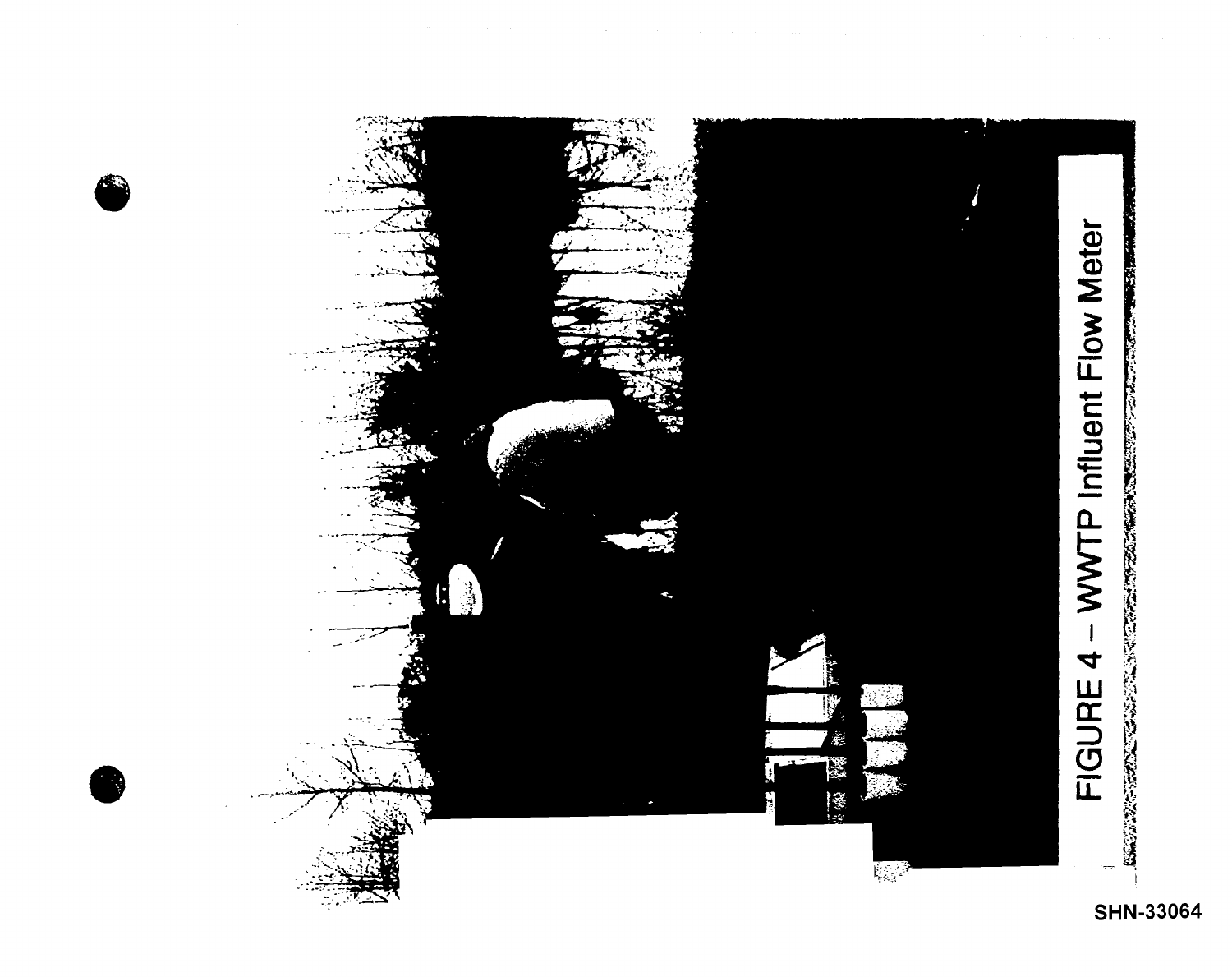Suhject: \Villits W\VTP Influent Flow Meter January 22, 2007 Page 3 of 12

#### **Agency Agreement**

The City of Willits and Brooktrails have agreed on a method of measuring flows from each community as follows:

- The flow from Brooktrails will be measured by an effluent meter installed in the collection system at Mill Creek Drive.
- The City will measure the influent flows prior to introduction into the wastewater treatment plant.
- The Brooktrails flow will be subtracted from the total City influent flows at the treatment plant.
- The difference in flows from each metering station will serve as the basis for allocating Brooktrails usage of the treatment facility.

# FLOW METERING REQUIREMENT

#### Regulatory Requirements

 $\bullet$ 

•

In addition to the agency agreement, the City is required by their NPDES Permit to regularly report the total flow to and/ or from the facility. This report is based on data collected from the flow meter located in the plant's influent sewer. Flows measurements reported from this location should only include influent flow-that is flows prior to flow splitting to the surge basin and/ or the return of any process flows drained back to the influent sewer for subsequent treatment.

Plans for the new wastewater treatment facility will include replacing the existing influent flowmetering device with a new more reliable and accurate system. The location of this device will also be in the influent sewer upstream of the new influent pump station. This metering station should provide an accurate measurement of the diurnal variations in flow experienced at the plant and a greater measurement range that encompasses nighttime low flow rates and peak flow rates experienced during wet weather storm events.

Data from the new metering station should also serve as the basis for comparison with the Brooktrails meter. Consequently, critical design considerations for this metering station arc two fold:

- I. Provide a more reliable system that allows complete compliance with regulatory criteria and
- 2. satisfy the City and Brooktrails' agency agreement by providing a flow measurement device that provides data suitable for allocating treatment benefits to each party of the agreement.

Technologies capable of achieving both of these design goals are discussed below.

(O:\2004\404027.200 WWTP\Design\Stage I\l:quip\TECH\_MEMO skd- Influent Flow Meter.doc)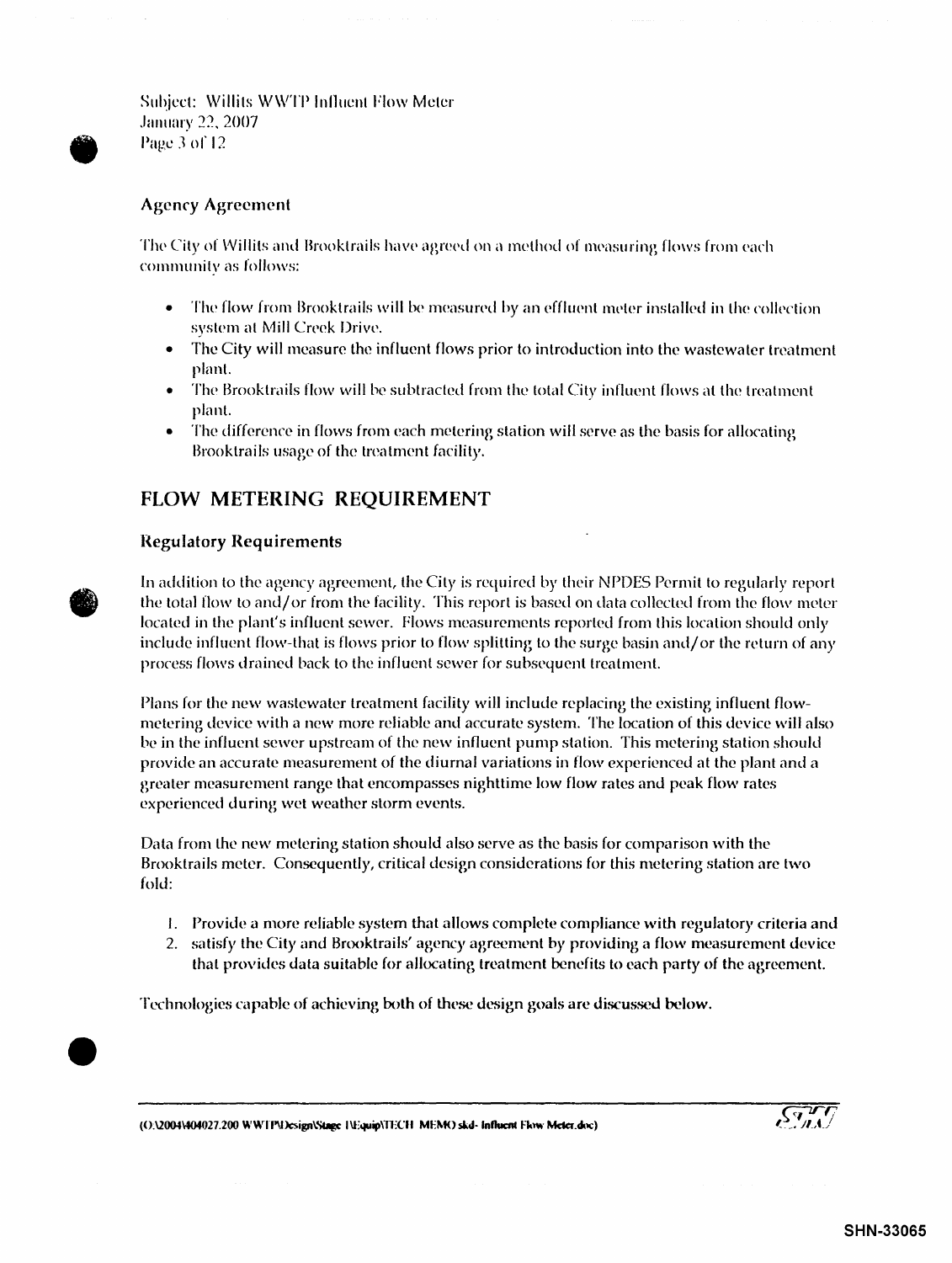Subject: Willits WWTP Influent Flow Meter January 22, 2007 Page 4 of 12

### INFLUENT FLOW METERING OPTIONS

**Full Pipe Flow Devices** 

•

**•** 

•

As its name implies, full pipe flow devices measure the average velocity of the fluid across a known cross-section of pipe that is completely flooded. The sensed velocity signal is converted to a flow rate for the purposes of recording and totalizing based on the Continuity Equation,

that is:  $Q_{flow} = V_{velocity} \times A_{Area}$  [Continuity Equation]

These types of flow metering devices are pre-manufactured as a single unit that bolts into a pipeline. Typical applications for full pipe flow metering devices include pressurized pipelines usually downstream from a pump or other energy adding device. A critical parameter that determines how well these devices work is maintaining line velocities on the order of 2 feet per second (fps) to 15 fps.

When properly installed the accuracy of full pipe flow metering devices is extremely high, typically on the order of  $\pm 1$  percent of the instantaneous reading. Once installed and in service, however, calibration of the device and therdore, its accuracy cannot be easily verified. (The device must he removed from service and sent to a certified hydraulic testing laboratory for a complete accuracy check. This check is an expensive and time-consuming process that is generally impractical for the operation of a wastewater treatment plant.) Full pipe flow devices can also be subject to errors resulting from fouling or coating of the meter interior from greases or other scaling chemicals. If fouling occurs, the meter accuracy can be disrupted without any outward indication of the disruption. Therefore high pipeline velocities are critical to keeping the pipe clean and the meter within its accuracy tolerances. Based on the constraints imposed by operating a gravity *sewer*  without surcharging, it is difficult to provide full pipe flow while promoting self-cleaning line velocities.

#### Open-channel flow metering systems

Open channel flow metering devices are systems that are specifically designed to measure flow in an open conduit without flooding or surcharging. Open-channel flow metering systems usually require several components to perform accurately. These components typically include a primary metering element, such as a weir or flume (to produce a specific unique backwater curve which can be electronically or mechanically modeled) and a level-measuring device to determine the depth of water upstream of the primary flow element. The depth of flow is directly proportional to the flow rate of the water passing over or through the primary flow element. Once acquired, the depth measurement is sent to either an electronic or mechanical transducer that converts the depth signal to a rate of flow signal where it can be both recorded and totalized.

The accuracy of an open-channel flow meter system can be verified in service by simply measuring the depth of water at the prescribed location for the primary device and obtaining the related flow rate from a flow-rating chart for the device. A comparison of the chart flow rate with the indicated meter flow rate allows the device's performance to be field verified. Any anomalies in the depth  $\sqrt{377}$ 

(O.\2004\404027.200 WWTP\Lesign\Stage 1\Fquip\TECH MEMO skd- Influent Fkw Meter.doc)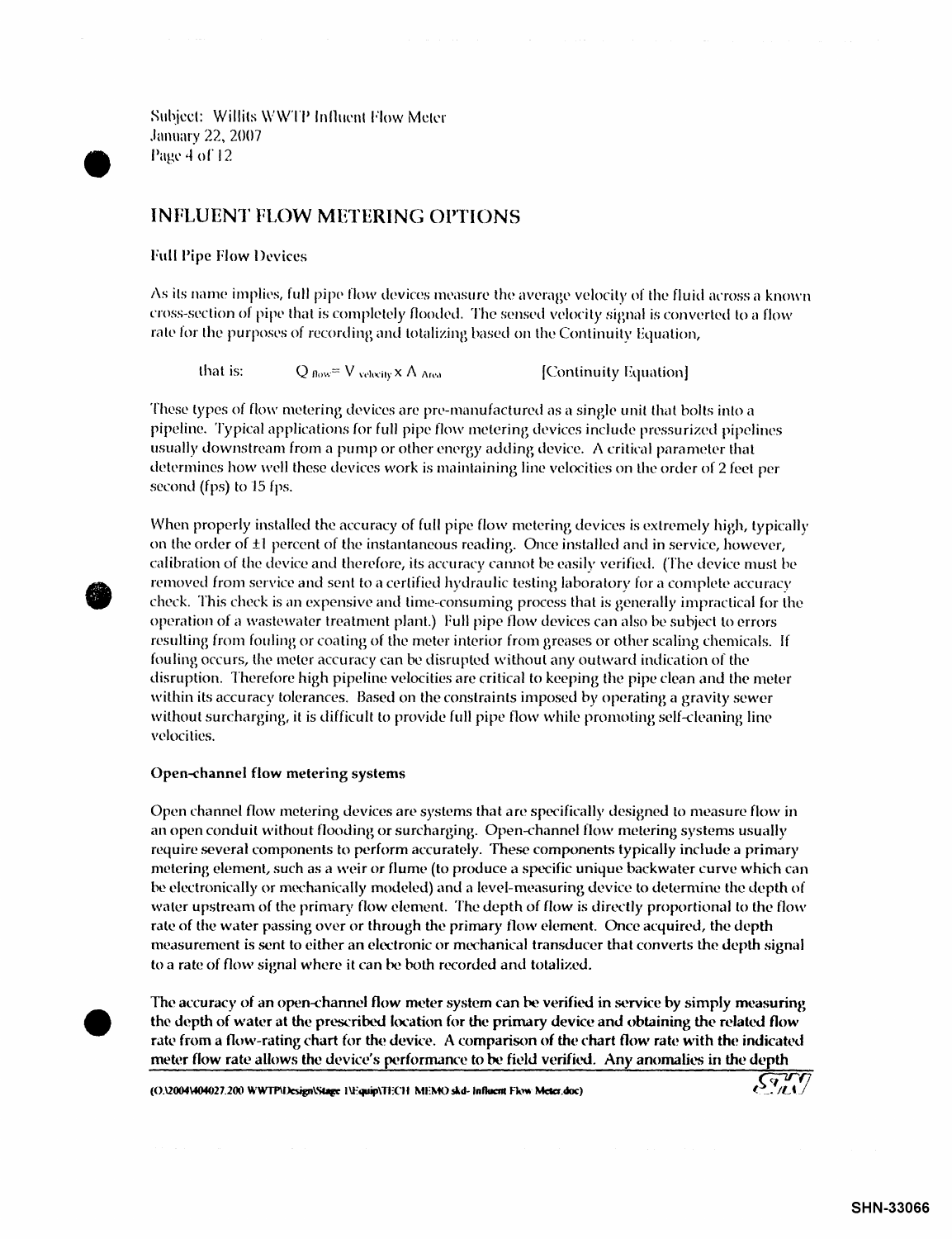PALMER-BOWLUS FLUME



\* for rated flows under free flow conditions

 $\cdot\cdot$  The transducer must be above the maximum head by at least the blanking value, P47.

7ML19985AB01

**OCM III** 

77

# FIGURE 7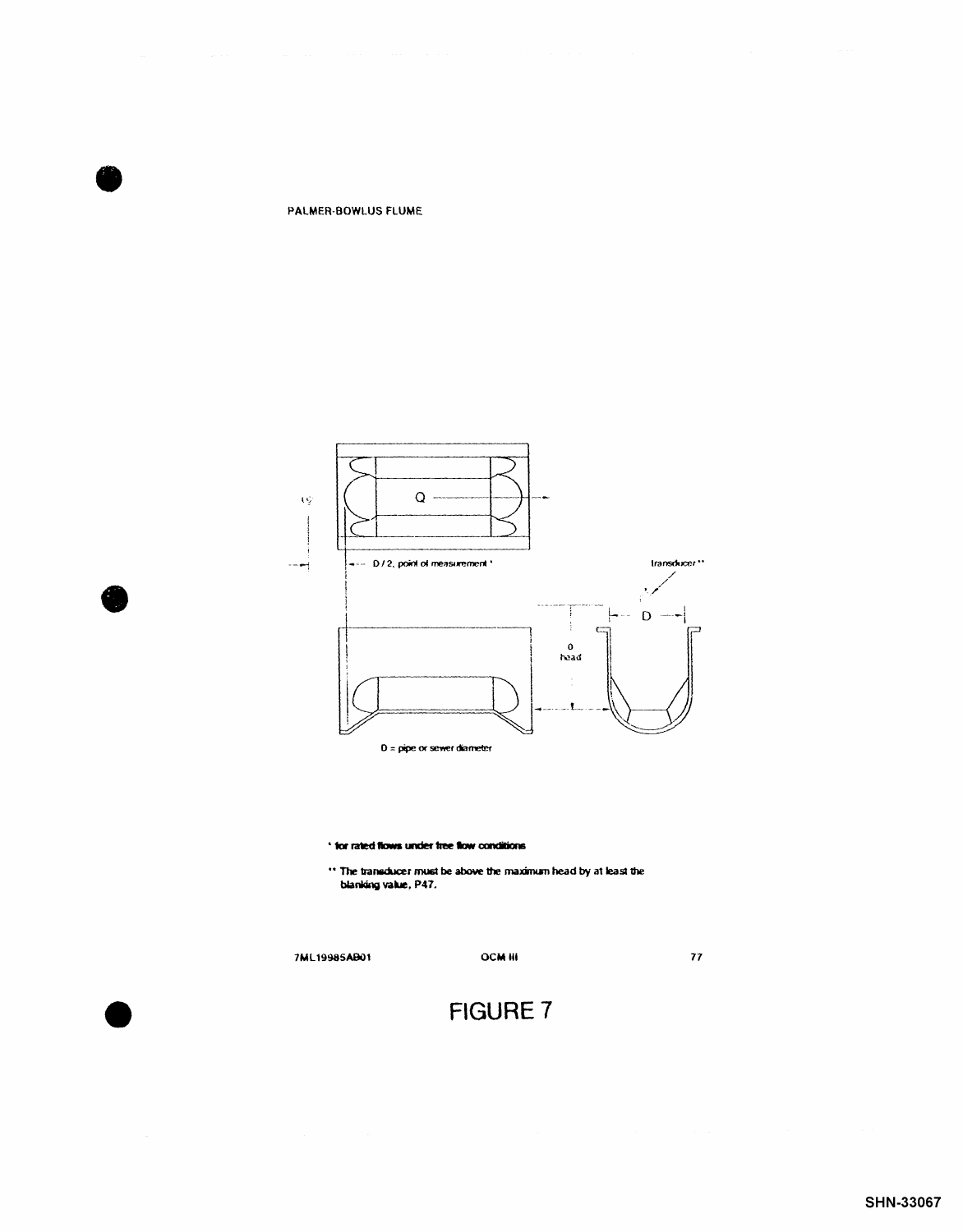#### SIMPLE EXPONENTIAL DEVICES,  $P3 = 0$

TYPICAL PARSHALL FLUME





For rated flows under free flow conditions, the head is measured at 2/3 the length of the converging section upstream of the beginning of the throat section.

\* The transducer must be above the maximum head by at least the blanking value, P47.

7ML19985AB01

**OCM III** 

56

# **FIGURE 8**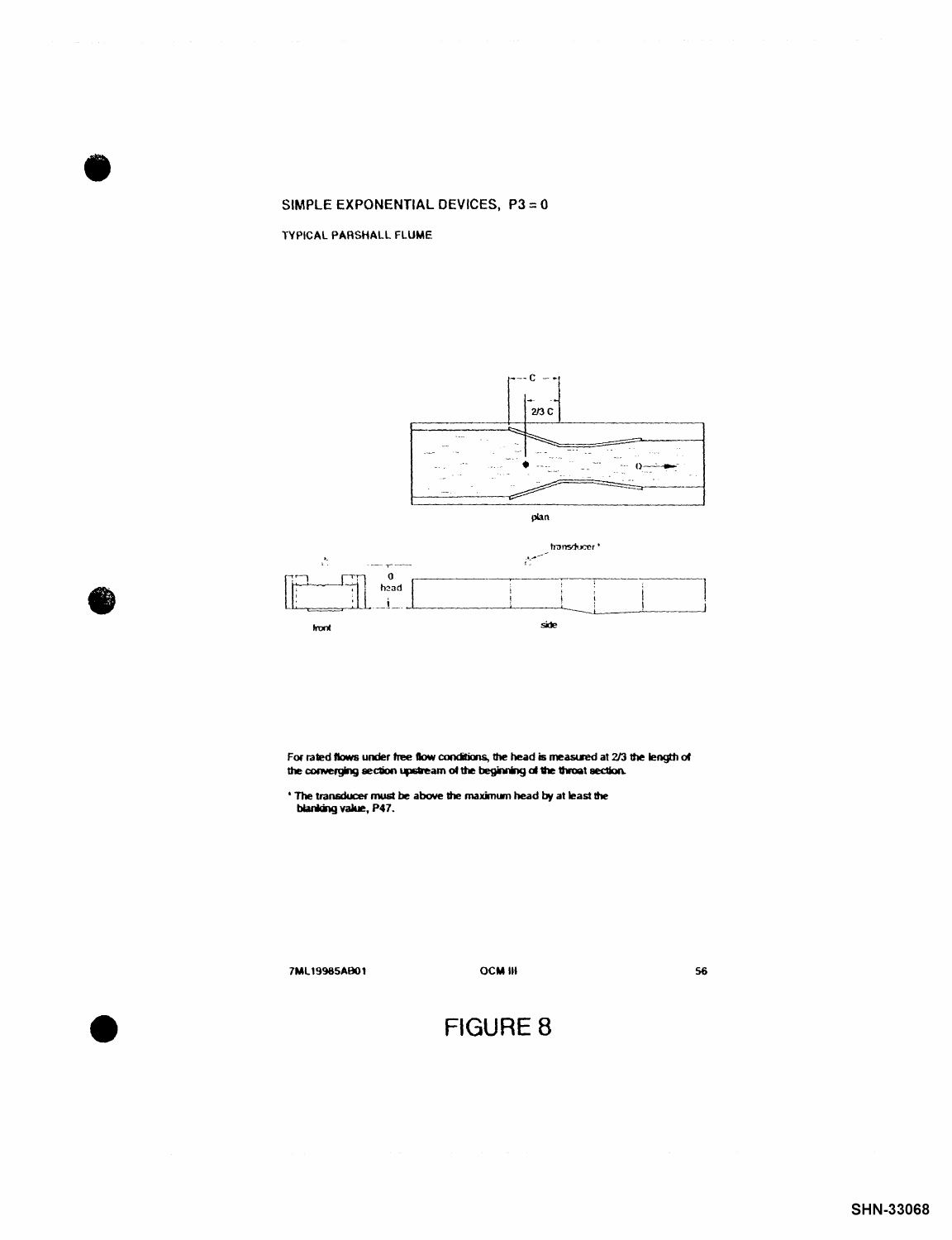# **FIGURE 9**

Figure 19. Parshall flume dimensions. (Sheet 2 of 2.) 103-D-861

|              |                 |                                           |                 |          | $A \parallel \frac{2}{3}L^2$ |                      | H                      |                                 |              | Ċ.             |              | $\mathbf{D}$ |                      | r                              |                                                                | G.                          |    | 34                                                                                                                                         | к          |                  | 54                                   | M.                                  | P.       |      | $\alpha$                 | ×                                             |      |                      | z                    | FREE-FLOW CAPACITY                                                                                                                                                                     |                         |
|--------------|-----------------|-------------------------------------------|-----------------|----------|------------------------------|----------------------|------------------------|---------------------------------|--------------|----------------|--------------|--------------|----------------------|--------------------------------|----------------------------------------------------------------|-----------------------------|----|--------------------------------------------------------------------------------------------------------------------------------------------|------------|------------------|--------------------------------------|-------------------------------------|----------|------|--------------------------|-----------------------------------------------|------|----------------------|----------------------|----------------------------------------------------------------------------------------------------------------------------------------------------------------------------------------|-------------------------|
|              |                 |                                           |                 |          |                              |                      |                        |                                 |              |                |              |              |                      |                                |                                                                |                             |    | et vers er vers lander var danner ver videns i en der start verden.                                                                        |            |                  |                                      |                                     |          |      |                          |                                               |      |                      |                      | <b>MINIMOR</b>                                                                                                                                                                         | <b>MAXIM IM</b>         |
|              |                 |                                           |                 |          |                              |                      |                        |                                 |              |                |              |              |                      |                                |                                                                |                             |    |                                                                                                                                            |            |                  |                                      | $\sim 100$ km s $^{-1}$             |          |      |                          | let a brinder al                              |      |                      |                      | 法国巴比亚集                                                                                                                                                                                 | 56 D. F.T               |
|              |                 |                                           |                 | $-327$   | 91.                          |                      | 세도자 53월 63일 7월         |                                 |              |                |              |              |                      |                                | $\sim$ $\sim$ $\sim$                                           |                             |    | $\begin{bmatrix} -1 \end{bmatrix}$ $\begin{bmatrix} -1 \end{bmatrix}$ $\begin{bmatrix} -1 \end{bmatrix}$ $\begin{bmatrix} 0 \end{bmatrix}$ |            |                  |                                      | الهادف                              |          | $-1$ |                          | 豆 21  豆 41  豆 1                               |      |                      |                      | US ST                                                                                                                                                                                  | 7. I. A.                |
|              |                 | 1-)                                       | $+ - 7.21$      |          |                              |                      | $\cdot$ $\cdot$        | $\epsilon$                      |              | $\sim$ 2       |              |              |                      | $+$ $+$                        |                                                                |                             |    |                                                                                                                                            |            |                  |                                      |                                     |          |      |                          |                                               |      |                      |                      | 1.2                                                                                                                                                                                    | 4.1                     |
|              | $\ddot{\Omega}$ | - 1                                       | 200             |          |                              | -a t                 | o o d                  |                                 |              | $1 - 3 + 1$    |              |              |                      |                                |                                                                |                             | ÷. |                                                                                                                                            |            |                  |                                      |                                     |          |      |                          |                                               |      | Ŧ.                   |                      | $\cdot$ 5                                                                                                                                                                              | $\gamma \rightarrow 4$  |
|              |                 | Эİ                                        |                 | 21       |                              |                      |                        |                                 |              |                |              | 人名麦          |                      |                                |                                                                | $2-4$<br>in L               |    | $\ddot{\phantom{1}}$                                                                                                                       |            |                  | 고 그리                                 | $\sim 44$                           | Ł        |      | $\ddot{+}$               | $\rightarrow$                                 | - 34 |                      |                      | AS.                                                                                                                                                                                    | 79                      |
|              |                 |                                           | ÷<br>$\sim$     |          |                              | $\mathcal{F}_{\Phi}$ | $2 - i$                |                                 |              |                |              |              |                      |                                |                                                                | - 64                        |    |                                                                                                                                            |            | 3 I              | -31<br>$\sim$                        | $\ddot{\phantom{a}}$                |          |      | $\ddot{\phantom{a}}$     | $\rightarrow$<br>$\qquad \qquad \blacksquare$ |      |                      | $\sim$ $\sim$        | A.                                                                                                                                                                                     | $-1$                    |
|              |                 |                                           | -1              | $\sim$ 1 |                              |                      | $-11$                  | $\langle \mathcal{L}_2 \rangle$ | -C           | $\mathbb{R}^3$ |              |              | A.                   |                                |                                                                | 主義のない                       |    |                                                                                                                                            |            | $\lambda$        |                                      |                                     | 1        |      | $\overline{\phantom{a}}$ | $\cdot$ $\cdot$                               |      |                      |                      | $\mathbf{r}_{\rm{max}}$                                                                                                                                                                | z.                      |
|              |                 | $\ddot{\mathbf{r}}$                       | -1              | $\cdot$  |                              |                      | 医心理学                   |                                 |              |                |              |              |                      |                                | <b>Contract</b>                                                | 第四 一重人                      |    |                                                                                                                                            |            |                  | ٠                                    | $\Delta$                            |          |      | $\Delta$                 |                                               |      |                      |                      | 45                                                                                                                                                                                     | フェー                     |
|              |                 | えです                                       |                 |          | 5.013.114                    |                      |                        | $\sim 1-1$                      |              |                |              |              |                      | in a                           |                                                                | $3 - 11$                    |    |                                                                                                                                            |            |                  |                                      | €                                   |          |      | ÷                        |                                               |      |                      |                      | 22                                                                                                                                                                                     | 清天下                     |
|              |                 | $3 + 2$                                   |                 |          | $5 - 13 - 11$                |                      | 5.14                   |                                 | $\mathbf{L}$ |                |              |              | $\pm 1.3$            |                                |                                                                | 大山山                         |    |                                                                                                                                            |            |                  |                                      |                                     |          |      | Å.                       | P                                             |      |                      |                      | $\ddot{\phantom{0}}$                                                                                                                                                                   | 5.1                     |
|              |                 |                                           | ŧ.              | - 11     | $\ddot{\phantom{a}}$         |                      | 医尿性炎                   |                                 |              |                |              |              |                      | $-0.15 - 1.13 + 0.01$          | $\sim$                                                         | 3.31                        |    |                                                                                                                                            |            | $\ddot{\bullet}$ | $\ddot{\phantom{1}}$<br>$\mathbf{r}$ | $\bullet$                           |          |      |                          |                                               |      | 54                   |                      | $\cdots$                                                                                                                                                                               | متقارب                  |
|              |                 | 5. C                                      |                 |          |                              |                      | 5:1:1:1:1:1            |                                 | - F          |                |              | - 11         | $\ddot{\phantom{1}}$ |                                |                                                                |                             |    | $\mathbf{r}$                                                                                                                               |            |                  |                                      | $\lambda$                           |          | فلزب |                          |                                               |      | $\mathbf{I}$         |                      | $\ddot{\phantom{1}}$                                                                                                                                                                   | $\gamma$ , $\delta$     |
|              | n.              | in st                                     |                 |          | <b>PROJECT</b>               |                      | $\ddot{\bullet}$ .     | -92                             |              | ा              | $\mathbf{A}$ | - 740        | ł۹                   | - 11                           | <b>Contract</b>                                                | $\mathbf{A}$ $\mathbf{A}$   |    |                                                                                                                                            |            |                  | $\mathbf{r} \in \mathbf{t}$          | ۰                                   |          |      |                          | 7                                             |      | . .                  |                      | 24                                                                                                                                                                                     | and the                 |
|              | -7              | - 6                                       | $\sim -15$      |          |                              |                      | 人名索尔尔特拉夫               |                                 |              |                | 5 L.D.       |              |                      | ्य उत्तरी                      | $\mathcal{L}_{\mathcal{L}}$                                    | する 合                        |    |                                                                                                                                            |            |                  | <b>All Ages</b>                      | $\bullet$                           | ÷        |      |                          |                                               |      | $\mathbf{z}$         |                      | 3.7                                                                                                                                                                                    | $12 - 4$                |
|              |                 | -2<br>$\sigma = 100$                      | $A + 1$         |          |                              | $\ddot{\phantom{a}}$ | 175.I                  |                                 |              | ਾ ਦੇ ਕੋਈ ਸਾ    |              |              |                      | 羽 ちっぽる                         |                                                                | $5 - 6$<br>re en            |    | $\Delta$                                                                                                                                   |            |                  | a new<br>ニキー                         | $\ddot{\bullet}$                    | $+13.84$ | ÷    | $\rightarrow$            |                                               |      |                      |                      | a e<br>$\frac{1}{2} \left( \frac{1}{2} \right) \left( \frac{1}{2} \right) \left( \frac{1}{2} \right) \left( \frac{1}{2} \right) \left( \frac{1}{2} \right) \left( \frac{1}{2} \right)$ | 335                     |
|              |                 |                                           |                 |          |                              |                      |                        |                                 |              |                |              |              |                      |                                | 医心肌样皮上的 医托尔氏体 法未来人                                             | أتتو                        |    |                                                                                                                                            | in is bush |                  |                                      |                                     |          |      |                          | 计二级数字 医                                       |      |                      |                      | ÷                                                                                                                                                                                      | المنواتين               |
|              |                 | $\rightarrow$ $\rightarrow$ $\rightarrow$ | $\sim 10^4$     |          |                              |                      |                        |                                 |              |                |              |              |                      |                                | ゟ 8️∮0}¦2️∮4, 9️∤08 4∄5  0} 9} ^ ^                             | $\mathbf{B}$ , $\mathbf{A}$ |    |                                                                                                                                            |            | ÷.               |                                      | $\mathbf{r} \rightarrow \mathbf{y}$ |          |      |                          | ΩI                                            |      | ъ.                   | $\ddot{\phantom{1}}$ | ۰,                                                                                                                                                                                     | $\mathbf{M}_{\rm{out}}$ |
|              |                 | <b>A</b> 3<br>10,400                      |                 |          |                              |                      |                        |                                 |              |                |              |              |                      |                                | わたる わいする うわめ うわこ はいうしどう                                        |                             |    |                                                                                                                                            |            |                  |                                      |                                     |          |      |                          | 1930 PM                                       |      |                      |                      |                                                                                                                                                                                        | 4723                    |
|              | $\mathcal{L}$   |                                           |                 |          |                              |                      | $3.3133 - 2$           |                                 | すいこうすい こまい   |                |              |              | $\cdots$             |                                | $\sim$                                                         | ا مي ا                      |    |                                                                                                                                            |            |                  | $\mathbf{r}$                         | in 1<br>$\ddot{\phantom{1}}$        |          |      |                          | . 3                                           |      | $\ddot{\phantom{1}}$ |                      |                                                                                                                                                                                        |                         |
|              |                 | 3000000                                   |                 |          |                              |                      | 赵 计复程序打字 计排序           |                                 |              |                |              |              |                      |                                | 3. E                                                           | -1 - C -1                   |    | $\sim$                                                                                                                                     |            |                  | $\frac{1}{2}$                        | $\ddot{\phantom{a}}$                |          |      |                          | $\ddot{\phantom{a}}$                          |      |                      |                      |                                                                                                                                                                                        |                         |
|              |                 |                                           |                 |          |                              |                      | 22. 医棘动脉 医巨细胞 医桂       |                                 |              |                |              |              |                      | $\rightarrow$ 1.               |                                                                | $1.13 - 1.1$                |    |                                                                                                                                            |            |                  |                                      |                                     |          |      |                          |                                               |      | ∯rei                 | $\sim$ 4 $\,$        | -5                                                                                                                                                                                     | 大 不                     |
|              | а.              |                                           |                 |          |                              |                      | 医心电动脉 机环己酮酸 医上皮下的人     |                                 |              |                |              |              |                      |                                |                                                                | こしゃしょ                       |    | $\sim$                                                                                                                                     |            |                  |                                      |                                     |          |      |                          | $\sim$ $\sim$                                 |      |                      |                      |                                                                                                                                                                                        |                         |
| $\mathbf{r}$ |                 |                                           |                 |          |                              |                      |                        |                                 |              | 수 유민들의 사민 기    |              |              |                      |                                |                                                                |                             |    |                                                                                                                                            |            |                  |                                      | $\ddot{\phantom{1}}$                |          |      |                          |                                               |      |                      |                      | Λb.                                                                                                                                                                                    |                         |
|              |                 | $\cdots$                                  | <b>Contract</b> |          |                              |                      | アクリス スモーレイ アクセール・エーション |                                 |              |                |              |              |                      |                                |                                                                |                             |    |                                                                                                                                            |            |                  |                                      |                                     |          |      |                          | 医生儿 医红斑的 医鼻突                                  |      |                      |                      | 14. AR 61. THE FORD IN 15 YEAR of the TITLE PROCESS. THE RELATIONS SHANNAN IN A PHOTOGRAPH CONTRIVING                                                                                  |                         |
|              |                 |                                           |                 |          |                              |                      |                        |                                 |              |                |              |              |                      |                                | The administration construction and a significant construction |                             |    |                                                                                                                                            |            |                  |                                      |                                     |          |      |                          |                                               |      |                      |                      | that the converter of any or average around with 1990 ap                                                                                                                               |                         |
|              |                 |                                           |                 |          |                              |                      |                        |                                 |              |                |              |              |                      | state and a state of an income |                                                                |                             |    |                                                                                                                                            |            |                  |                                      |                                     |          |      |                          |                                               |      |                      |                      |                                                                                                                                                                                        |                         |
|              |                 |                                           |                 |          |                              |                      |                        |                                 |              |                |              |              |                      |                                |                                                                |                             |    |                                                                                                                                            |            |                  |                                      |                                     |          |      |                          | is compated by excancel plic floor            |      |                      |                      |                                                                                                                                                                                        |                         |





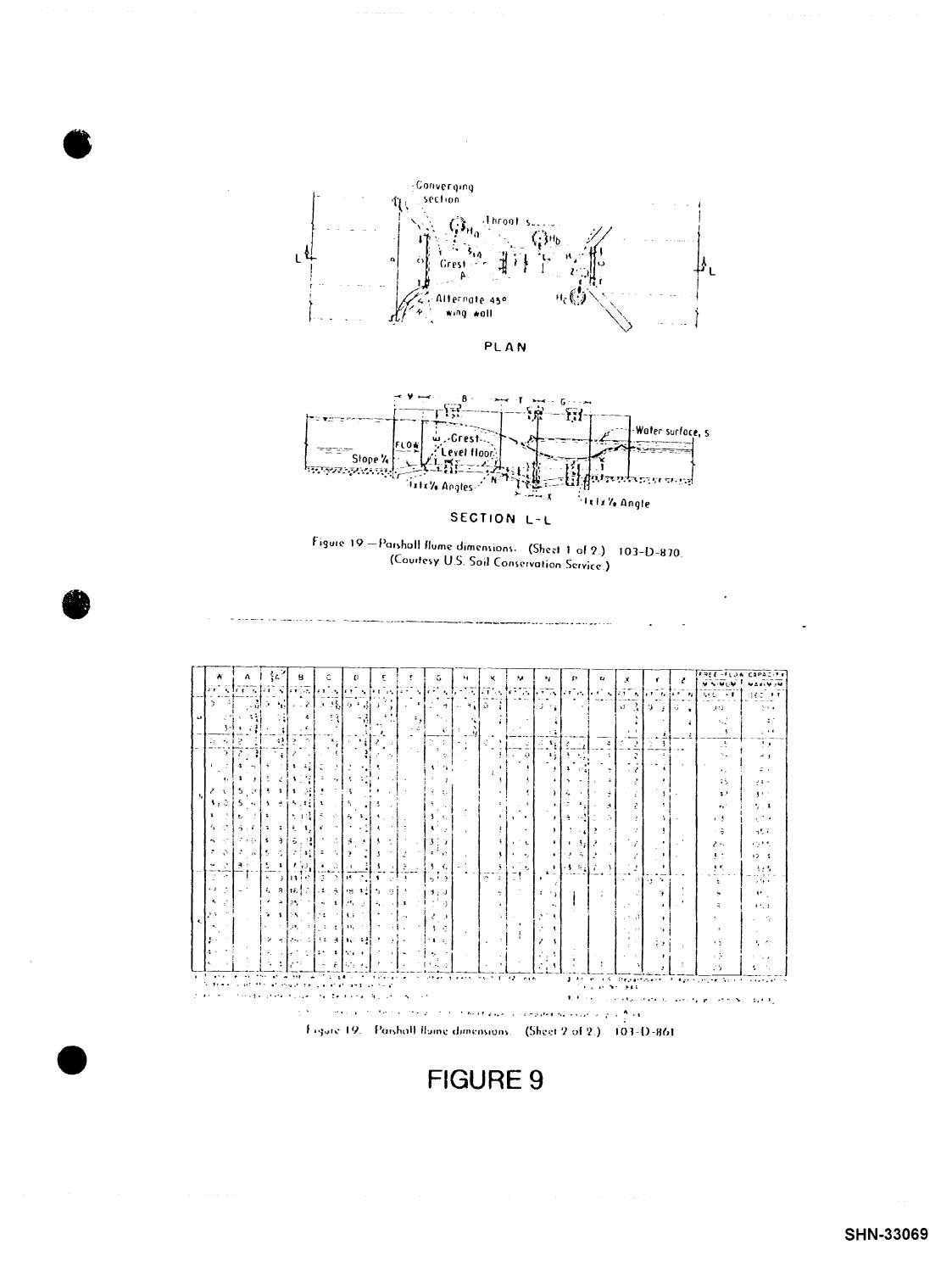Subject: Willits WWTP Influent Flow Meter **January 22, 2007** Page 5 of 12

measurement can be addressed and corrected without having to replace or adjust the primary flow metering device. Because of the ability to verify the accuracy of an open-channel flow meter in service these are the devices often preferred for allocating treatment benefit or billing purposes.

Open channel flow metering systems, properly set-up and calibrated, are very accurate – usually within ±2 percent of the instantaneous reading. The typical primary devices have all been extensively tested by the Fort Collins, CO, federal hydraulics laboratory over many decades and accurate flow rating curves and formulas exist for these devices. The performance, design, construction, and use of primary flow elements is contained in the "Flow Measurement Manual" published by the US Government Printing Office. One limitation of open-channel meters is that they cannot be surcharged or flooded. High flow rates that exceed the primary device capacity will cause backwater effects, which submerge the primary flow element and render the meter system temporarily useless.

# **FULL PIPE FLOW DEVICES**

Two types of pipe flow devices suitable for raw sewage service are available – magnetic flow meters and transit time flow meters. Both types of devices measure the average velocity of the fluid flow across the pipe cross section. A crucial requirement for these devices is that they must be installed in a pipe that remains full at all times and when flow occurs, the line velocity must be very high. Partial flow in the pipe will render the flow signal inaccurate and may damage meter components. Low line velocities will also decrease the meter accuracy and promote fouling conditions that lead to erroneous data or, worse yet, plugging of the line.

#### **Magnetic meters**

Magnetic meters operate on the principle of Faraday's Law of magnetic induction which states that an electric current is generated by the flow of conductive material through a magnetic field and is proportional to the strength of the field and the mass flow rate of the material flowing through the field (See Appendix H). A magnetic meter sets up a magnetic field of known strength in the pipe section it occupies. Water flowing through this field generates a voltage directly proportional to its mass flow rate. This voltage is measured and converted electronically to a flow rate by simple multiplication of the known pipe cross-sectional area and the measured average flow velocity.

Magnetic flow meters require full pipe flow and high line velocities. Both of these requirements cannot be satisfied in gravity flow sewers without the use of a flow restricting inverted siphon. Due to these limitations, a magnetic flow meter is not considered an appropriate device for measuring influent flows at the new WWTF or in the Brooktrails collection system.

#### **Transit Time (Sonic) meters**

Sonic meters operate on the Doppler principle in the measurement of transit time of a sonic or ultrasonic pulse fired across the pipe section diagonally in each direction (See Appendix I). When

(O.\2004\404027.200 WWTP\Design\Stage I\Equip\TECH MEMO skd- Influent Flow Meter.doc)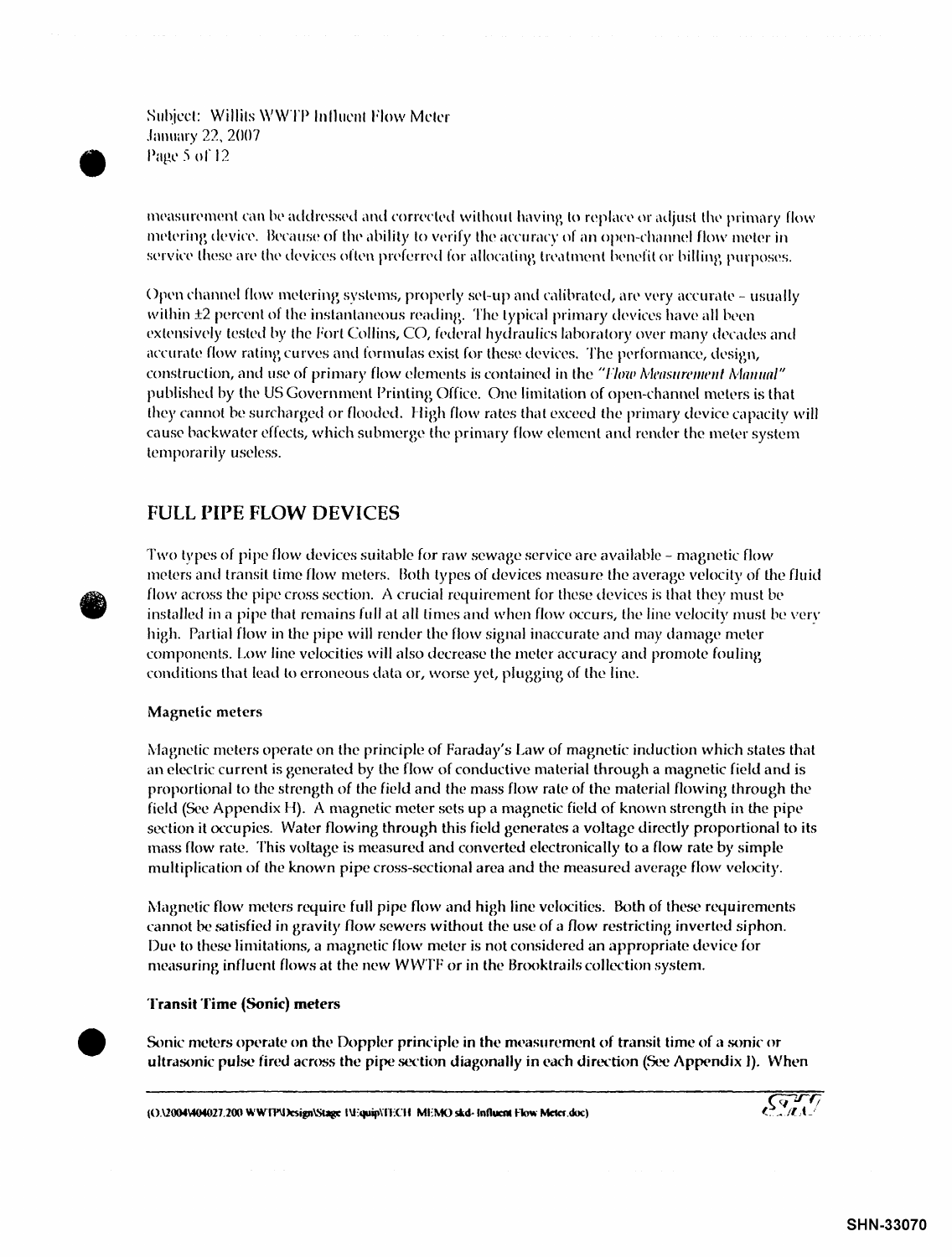Subject: Willits WWTP Influent Flow Meter January 22, 2007 Page 6 of 12

no flow exists in the pipe section the transit time of the pulsed signal is of a constant known value. When water is flowing in the pipe the signal transit time is either decreased or increased due to the Doppler effect of the fluid moving past the sensor. The changes in transit times are directly proportional to the velocity of the water. The transit time changes are electronically measured and converted to a flow rate by simple multiplication of the known pipe cross-sectional area and the average flow velocity. Some companies have developed clamp-on ultrasonic flow metering devices, which attach to the outer surface of a suitable section of straight pipe. It has been found over the years that these devices are typically not very accurate due to improper set-up, pipetransducer interface interference, and vibrations in the piping systems. Sonic meters can also *be*  disrupted by vibrations in the piping system which may become harmonic with the pulsed signals. Clamp-on devices are not recommended for either application under consideration and for these reasons will not be considered further.

## OPEN-CHANNEL SYSTEMS

The measurement of gravity flow systems is typically performed using open channel flow metering devices. Two types of devices are considered further below. The first type of device includes a primary flow element employing a flume or a weir to create flow conditions that have been extensively studied in the laboratory. The second type of device includes area velocity metering using modern technologies involving direct measurement of the fluid velocity and depth of flow.

#### Primary Flow Elements

 $\bullet$ 

•

Several types of flumes and weirs are available as primary flow measuring devices. For raw sewage *service* only flumes are considered because they pass grit and organic solids whereas weirs create a blockage that causes a build-up of such materials behind the weir plate. Two types of flumes are in wide *use* - Palmer-Bowlus flumes and Parshall flumes.

Palmer-Bowlus flumes are theoretically ratable (i.e. a flow versus depth curve - a rating curve - can be mathematically determined by performing a trial and error *energy* balance between the flume section and the pipe section upstream from the flume). Parshall flumes, by reason of their geometry (sloping floor section in the throat) are not theoretically ratable and rely on extensive hydraulic testing to empirically determine their rating curves. Based on these criteria, both flumes are considered acceptable methods for measuring flow in either the City influent sewer or the 13rooktrails system.

Both the Parshall and Palmer-Bowlus flumes have rating curves that are equally accurate. The Parshall flume is favored by many engineers because they are self-cleaning whereas Palmer-Bowlus flumes can cause grit to build up in the upstream approach to the flume, which can slightly alter their flow characteristics. The flumes have the valuable attribute of forcing the flow through what is known as "critical depth", a flow condition which causes a "hydraulic jump" to occur in the flume exit or pipe downstream from the throat. This flow regime is immune from downstream backwater interference up to a certain point where the flow in the flume will become "submerged"

(O.\2004\404027.200 WWTP\Design\Stage I\Equip\TECH MEMO skd- Influent Flow Meter.doc)

 $\widetilde{\mathcal{S}_{\mu}^{\nu}f}$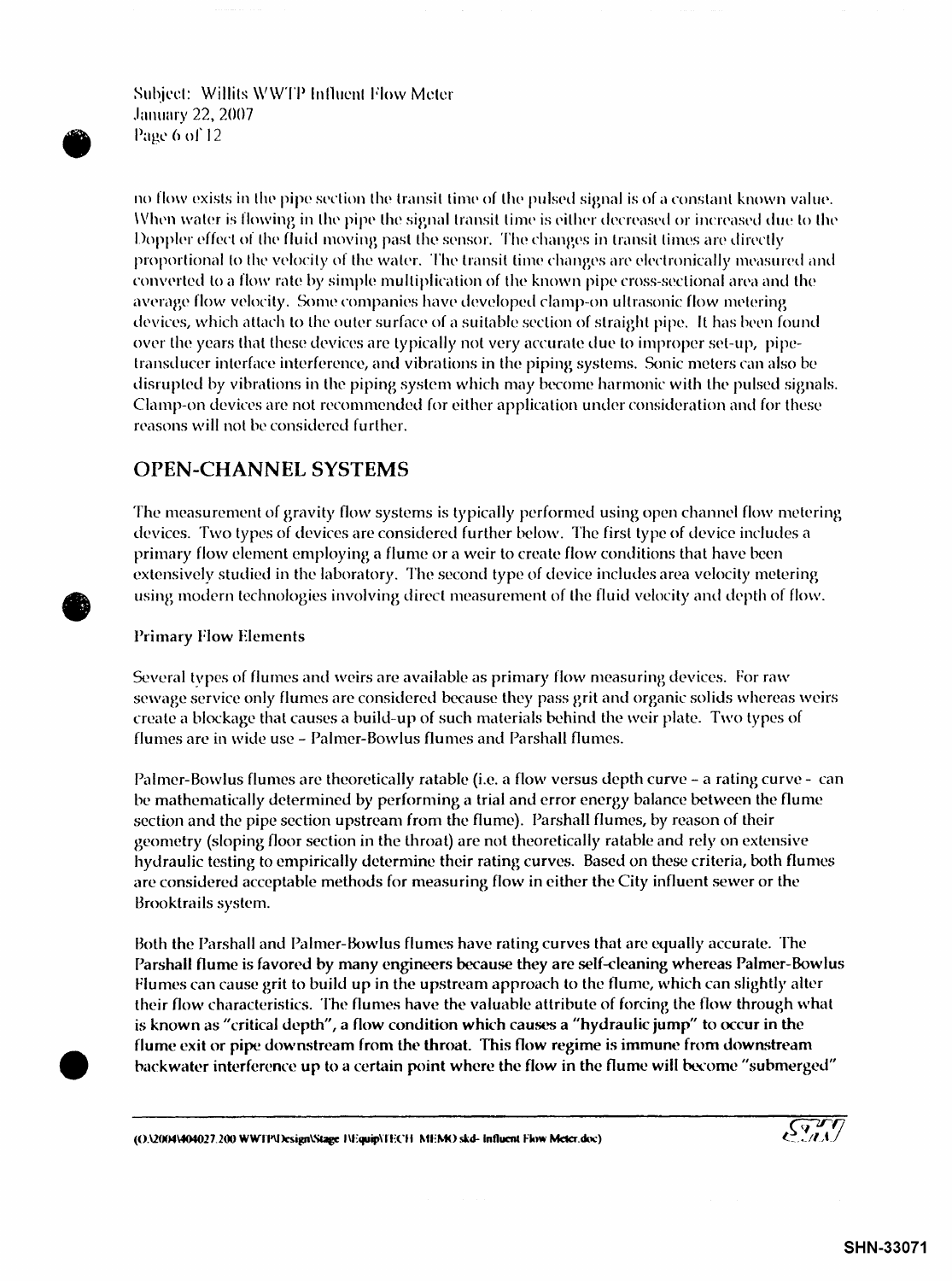**Subject: Willits WWTP Influent Flow Meter** January 22, 2007 Page 7 of 12

and reduced due to downstream effects. There are formulas for accurate flow measurement in this condition up to a point after which, the flow cannot be accurately measured.

#### **Flow Measurement Devices**

Several manufacturers of flow measurement systems are available (See Appendices C and E). For raw sewage service only non-contact type systems are considered due to the possibility of fouling of contact-type devices. The non-contact devices include ultrasonic and radar systems and mixtures thereof. These devices operate by bouncing an ultrasonic signal off the surface of the water at a specified point upstream of the primary device. Transit time differences measure the depth of the water and convert the depth into a flow rate according to the rating curve of the primary flow element. This flow signal is then recorded and totalized.

#### Mixed Radar, Sonic, and Electromagnetic Devices (Marsh-McBirney "Flo-Dar")

Another type of open-channel flow metering device is the area velocity meter. These types of devices record flow by combining a measurement of both the depth of water flow with the velocity of the fluid. In practice, these types of devices require contact with the sewage and therefore are subject to fouling and clogging from debris carried with the sewage. Area velocity meters are good devices for short-term studies but due to the extensive maintenance required to keep the systems free of debris, would not be suitable for long-term duty as the primary flow metering station at a WWTF.

One particular device, however, called the Flo-Dar uses non-contacting sensors to measure both the velocity and the fluid level. The velocity of the sewage is measured using radar technology while the depth of flow is measured using an ultra sonic level sensor similar to a flume (See Appendix D). The surface velocity is converted to average velocity using algorithms developed from research of velocity profiles in partially filled pipe cross-sections. The average velocity combined with depth of flow is used to develop the flow rate by multiplying the average flow velocity by the computed cross-sectional area of flow. These devices are frequently used in the absence of any primary flow element.

Similar to a flume, the functionality of the Flo Dar's radar system is dependent upon undisrupted gravity flow in the open pipe. This approach does not consider, however, that backwater conditions will affect the velocity at the measurement site and therefore, may be periodically susceptible to error during certain flow regimes. Recognizing this short-coming, the manufacturer of the Flo Dar incorporated a secondary flow measurement system into the instrument to allow data collection during surcharge events. This secondary system includes an electromagnetic (EM) sensor for velocity measurement and a pressure sensor for depth measurement. Both the EM and pressure sensor were tested in a hydraulics laboratory to develop algorithms equating surcharge depth and pipe velocity to flow. By incorporating the secondary system into the Flo Dar, the manufacture has attempted to advance open channel flow-measurement technologies to include all potential flow regimes encountered in sewage collection systems.

(O)2004\404027.200 WWTP\Design\Stage 1\Equip\TECH\_MEMO skd- Influent Flow Meter.doc)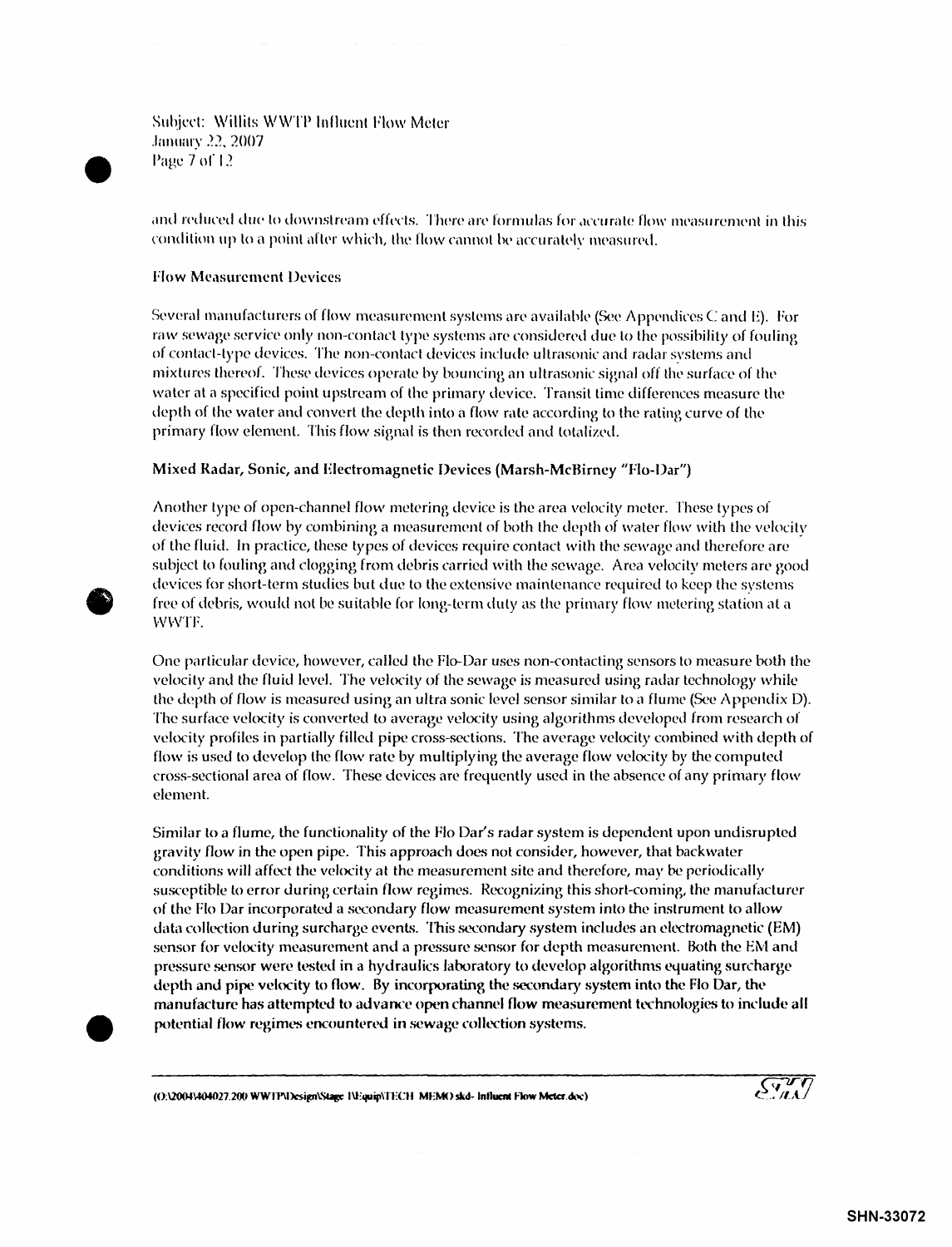Subject: Willits WWTP Influent Flow Meter **January 22, 2007** Page 8 of 12

The Flo-Dar device is relatively new on the market and has only been in service about 5 years. The full-time service accuracy and reliability is, as yet, largely unknown due to its short track record. This device, in years to come, may turn out to be unacceptable, very reliable, or useful only under certain conditions. This device will require several more years of performance before its serviceability and usefulness are fully understood.

# **ANALYSIS**

#### **Influent Flow Meter Requirements**

A flow meter ahead of the new influent pump station is required to provide information about the diurnal variations of flow, to track storm flows, to report data to the RWQCB, and to allow allocation of wastewater treatment costs based upon usage. Due to the agreement between the City and Brooktrails selection of the influent flow meter device at the plant must be based upon the following considerations.

- The meter must be as accurate as possible since it will serve as the basis billing.  $\bullet$
- The meter accuracy must be capable of being verified at any time while in service.
- $\bullet$ The flow meter must record the flow rate continuously and permanently for reporting and flow analysis purposes and the flow data must be totalized for billing purposes.
- Charts and flow data must be retained permanently and made available to interested parties as requested.

The flow meter must be sized to accurately record and totalize low flows of about 150 gpm (0.22) MGD) and peak influent flows up to 10,500 gpm (15 MGD).

#### **Full Pipe Flow Metering Devices**

Full pipe flow metering devices could be constructed so as to assure a constantly flooded flow section but this would require the use of a meter with a smaller diameter than the influent sewer pipeline. Clogging and blockage would be a constant maintenance problem. A full pipe flow device's accuracy cannot be verified in service. Experience in the existing treatment plant indicates that these devices are susceptible to accuracy disruption. For these reasons these devices will not be considered further for this service.

#### **Open-Channel Flow Meter Systems**

Because open-channel flow meter systems utilize standard primary flow elements (flumes) their performance is field verifiable and can withstand downstream backwater effects to a point. Their accuracy is good and performance is reliable. Regular checking and calibration can keep these systems operating at peak verifiable accuracy through the design life of the new facility. An 18-inch

(O:\2004\404027.200 WW1P\Design\Stage I\Equip\TECH\_MEMO skd- Influent Flow Meter.doc)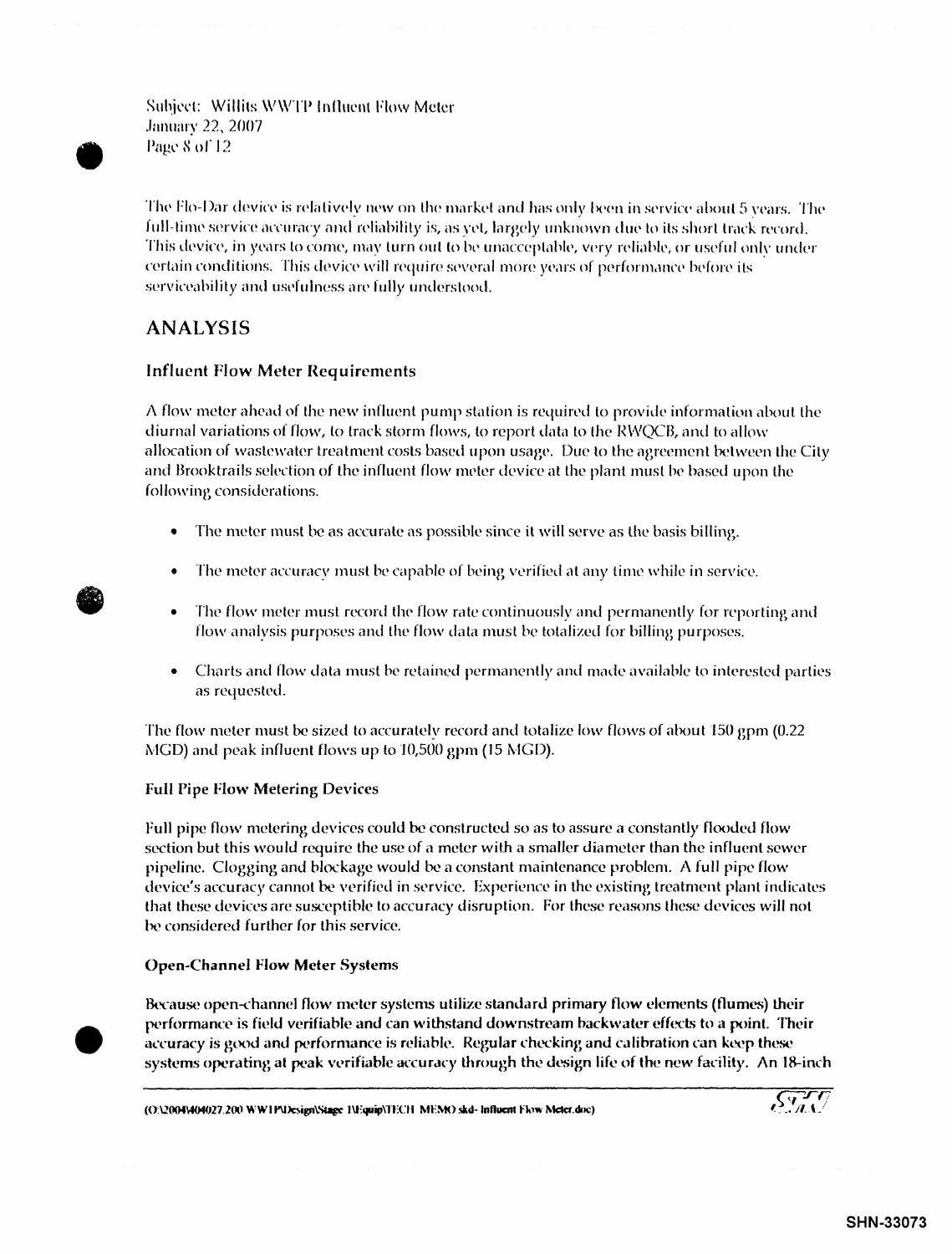Suhject: Willits \V\VTP Influent FJow Meter January 22, 2007 Page 9 of 12

Parshall flume can measure flows from 80 gpm to 11,000 gpm. This size flume can sustain a downstream backwater effect of 70% of the measurement depth before experiencing flow reduction. These devices are capable of being programmed to model a rating curve for a primary element and send a signal to the recording and totalizing devices.

'Tlo-Dar"

Because the "Flo-Dar" does not require a primary flow element, the equipment can be installed more easily and at a significantly lower cost than other systems under consideration. Calibration of the units would be more complex than with a flume but could be performed by utilizing a velocity profiler to verify the radar signal and physical measurement to verify the level sensor. The manufacturer would need to provide additional data to correlate these readings to flow. It may be. necessary for the City and Brooktrails to have the annual calibration performed by Marsh McBirney representatives. The final limitation of the "Flo-Dar" system is the limited operational experience of the instrumentation.

## CONCLUSIONS

**•** 

•

The requirements for the influent flow meter indicate that an open-channel system with a primary flow plement (flume) and ultrasonic flow measurement device is ideally suited for both technical and agency agreement reasons. This system can also be protected from downstream backwater effects impacting the primary flow element if certain design features are incorporated into the influent pump station. Based upon this technology and a JO-year application life, this "off-theshelf" flow metering system will be accurate and stable throughout the life of the project and will require minimal maintenance.

The installation of *such* a system would require an underground vault with interior dimensions of 8'VV xJ4'L x 12'H, an 18" Parshall flume of fiberglass, an ultrasonic flow measurement device, a 7- Day circular chart recorder, a computer system, a SCAOA communications system, and the requisite electric power and signal systems (See Appendix F and G). This system can be constructed for approximately \$35,000 to \$40,000. Although this system can be flooded out during the peak instantaneous flow events (storm flows) the influent pump station can he designed to avoid surcharge events from impacting the upstream sewer. The added costs to prevent surcharging of the influent sewer are estimated at an additional cost of \$20,000 to \$30,000.

#### The Marsh-McBirney "Flo-Dar" device

The Marsh-McBirney "Flo-Dar" device is an acceptable alternative to the Parshall flume. The "Flo-Dar" can he installed in an existing or new manhole as a stand-alone system requiring only power supply, communication link, and flow recorder. The cost of this system installed is approximately \$18,000. Influent sewer piping revisions or modifications to the influent pump station wet well would not be necessary.

(O.\2004\404027.200 WWTP(Design\Stage I\Equip\TECH MEMO skd- Influent Flow Meter.doc)

r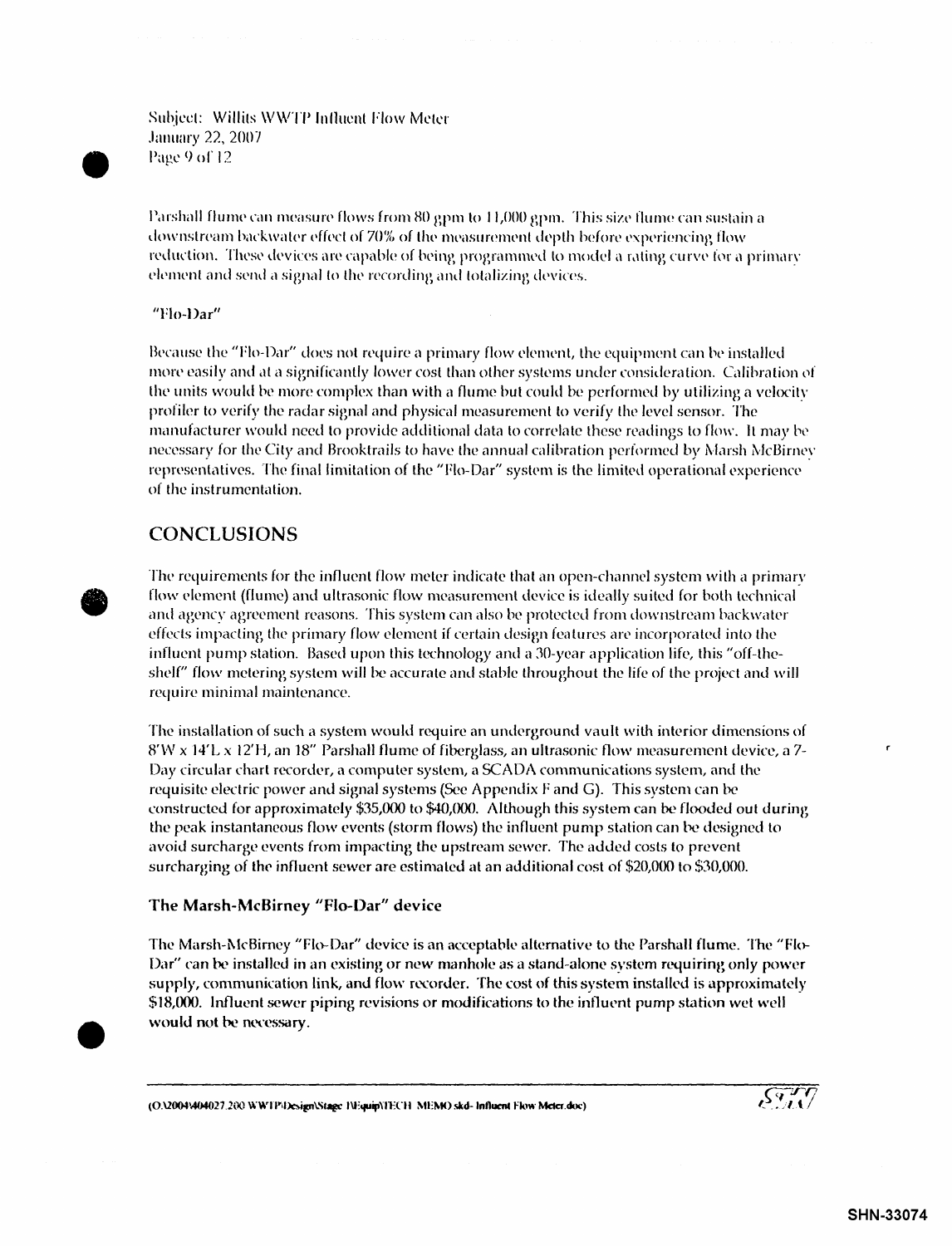Subject: Willits WWTP Influent Flow Meter January 22, 2007 Page 10 of 12

Over the life of the installation, the "Flo-Dar" equipment may require more frequent calibration by the manufacturer. If the pump station modifications are not incorporated into the design and the influent sewer is allowed to periodically surcharge, then some loss in accuracy should be accepted by the City and Brooktrails. The long term life and replacement costs for components essential to the "Flo-Dar" are currently unknown, therefore it is possible that unanticipated replacement costs could be required.

#### **Brooktrails Flow Meter**

The Brooktrails flow meter has insufficient flow range due to its small size. The 8" Palmer-Bowlus Flume can only measure flows up to the daily average dry weather flow and peak wet-weather flows or daily peak flows cannot be measured accurately. It is essential that the peak wet-weather flows and daily peak dry weather flows from Brooktrails be accurately measured for both analysis and billing purposes. If the peak flows from Brooktrails are not measured then it will be impossible to determine what portion of total flow comes from Brooktrails and what portion comes from the City. Therefore a new metering system is required.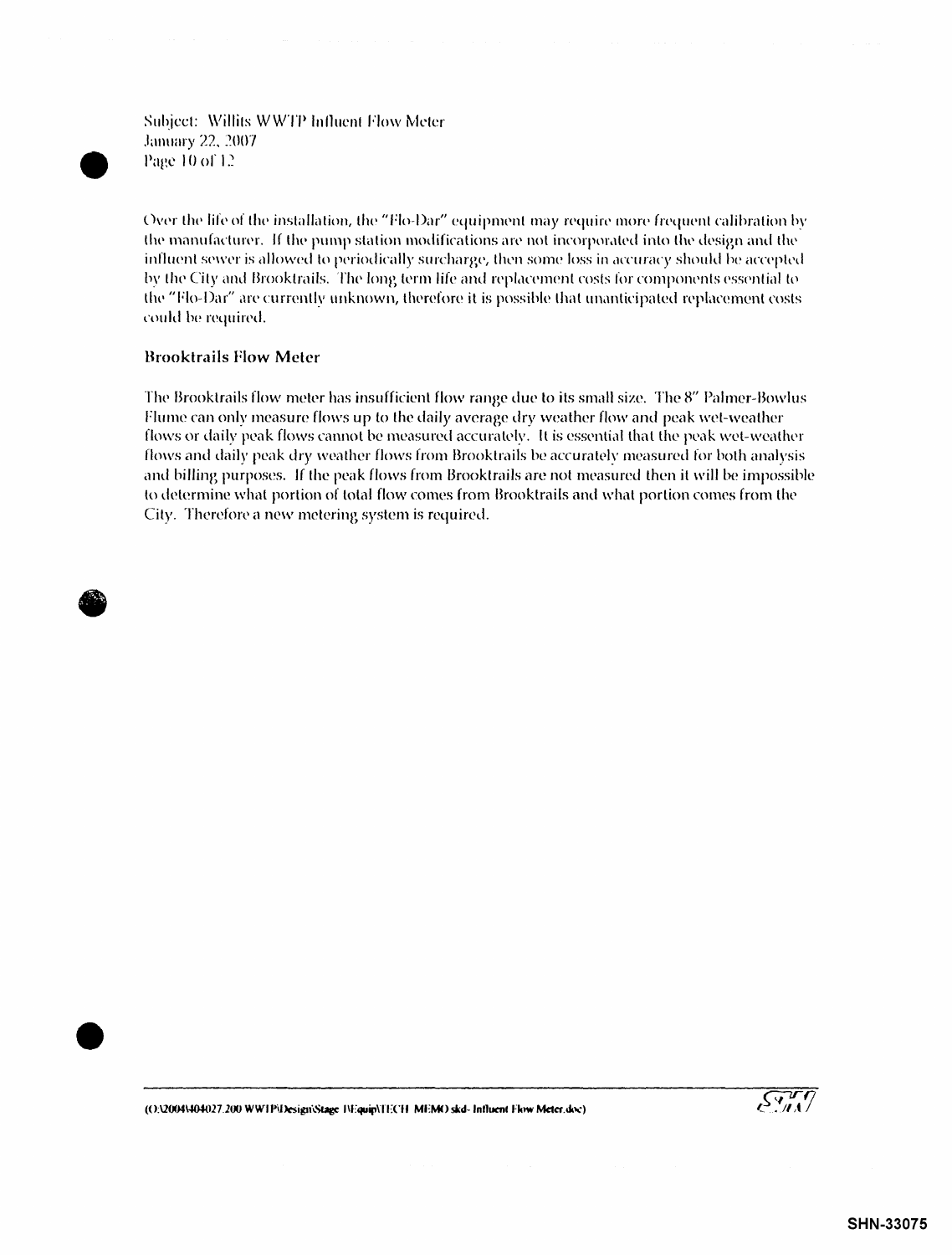Subject: Willits WWTP Influent Flow Meter January 22, 2007 Page 11 of 12

Table 2 below summarizes the above conclusions:

| TABLE 2<br>FLOWMETER SYSTEMS COMPARISON |                                                                                     |                                                                                                                                                                                                                                                                   |  |  |  |  |  |  |
|-----------------------------------------|-------------------------------------------------------------------------------------|-------------------------------------------------------------------------------------------------------------------------------------------------------------------------------------------------------------------------------------------------------------------|--|--|--|--|--|--|
| <b>FLOWMETER LOCATION</b>               | <b>FLOWMETER SYSTEM</b>                                                             | <b>COMMENTS</b>                                                                                                                                                                                                                                                   |  |  |  |  |  |  |
| 1. WWTP Influent Flowmeter              | 18"<br>Open-Channel $w/$<br><b>Parshall</b><br>flume<br>and<br>ultrasonic flowmeter | A. Accuracy is verifiable in-service.<br>Accuracy is $\pm$ 2 percent.<br>B. "Off-the -shelf" technology<br>C.<br>Many<br>years of<br>proven<br>performance<br>Flooded<br>D.<br>- performance<br>gives<br>useless data<br>E. Cost of \$35,000 - \$40,000 installed |  |  |  |  |  |  |
| 2. WWTP Influent Flowmeter              | Open-channel w/ Marsh-<br>McBirney 'Flo-Dar" device                                 | A. Accuracy is questionable during<br>certain flow regimes<br>B. "Off-the-shelf" technology<br>C. Widely used<br>D. Limited performance history<br>E. Cost of about \$18,000 installed                                                                            |  |  |  |  |  |  |
| 3. Brooktrails Flowmeter                | Open-Channel w/ 12"<br><b>Parshall</b><br>flume<br>and<br>ultrasonic flowmeter      | See Alternative 1 above. Will require<br>revised piping and 2 new manholes<br>for added cost of about \$20,000                                                                                                                                                    |  |  |  |  |  |  |
| 4. Brooktrails Flowmeter                | Open-channel w/ Marsh-<br>McBirney 'Flo-Dar" device                                 | See Alternative 2 above. This system<br>may not work in this location<br>according to company rep.                                                                                                                                                                |  |  |  |  |  |  |

## **RECOMMENDATIONS**

#### **WWTP Influent Flow Meter**

Construct an open-channel flow metering system utilizing an 18" Parshall flume as the primary flow element and use the Siemens-Milltronics OCM III ultrasonic flow meter coupled with a Foxboro model 740R 7-Day circular chart recorder and SCADA-based computer system to record and totalize flows for billing, analysis, and regulatory reporting purposes. This system will cost between \$55,000 and \$70,000.